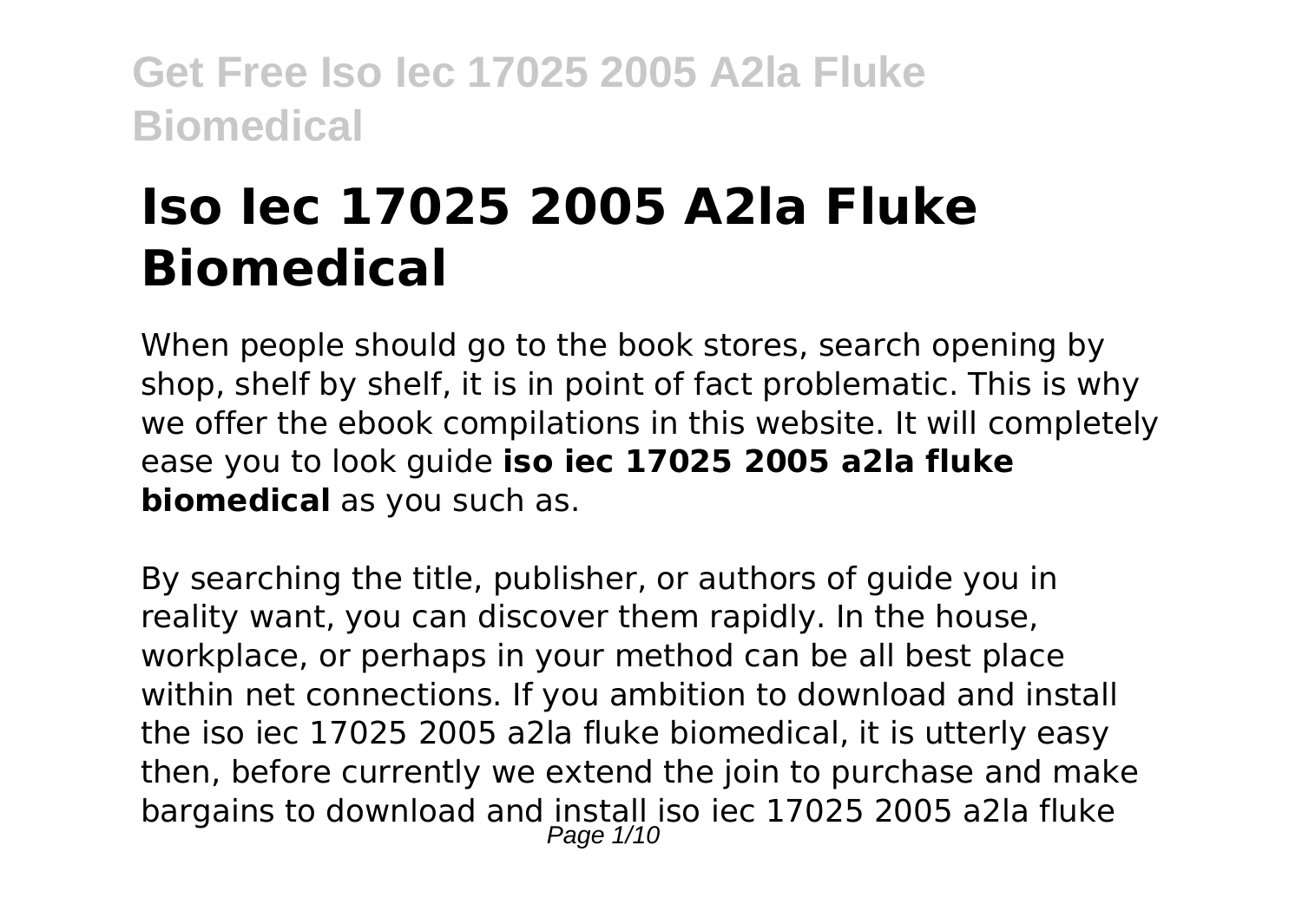biomedical as a result simple!

You can literally eat, drink and sleep with eBooks if you visit the Project Gutenberg website. This site features a massive library hosting over 50,000 free eBooks in ePu, HTML, Kindle and other simple text formats. What's interesting is that this site is built to facilitate creation and sharing of e-books online for free, so there is no registration required and no fees.

#### **Iso Iec 17025 2005 A2la**

A2LA is pleased to announce the accreditation of Legend Technical Services, Inc. to ISO/IEC 17025:2005 for industrial hemp testing. Legend Technical Services is based in St. Paul, Minnesota and is currently the only cannabis testing laboratory accredited in the state. Read more

### American Association for Laboratory Accreditation | A2LA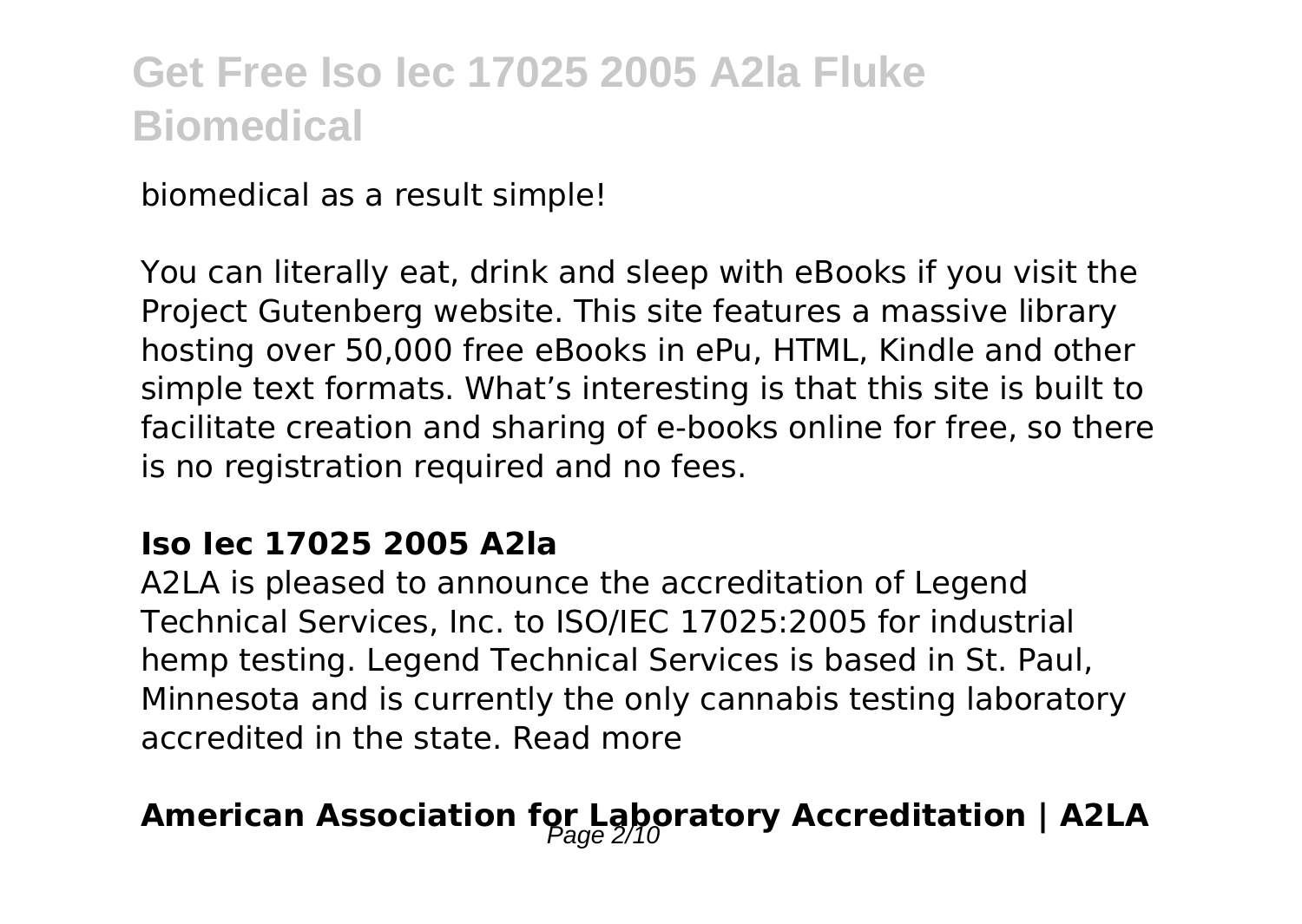(A2LA Cert. No. 3884.01) Revised 03/31/2020 Page 1 of 24 SCOPE OF ACCREDITATION TO ISO/IEC 17025:2005 INCTECH METROLOGICAL CENTER CO., LTD. 39/1 Soi 82, Sukhapiban 5 Rd., O Ngoen, Saimai,

#### **SCOPE OF ACCREDITATION TO ISO/IEC 17025:2005 CALIBRATION**

ISO/IEC 17025:2005 specifies the general requirements for the competence to carry out tests and/or calibrations, including sampling. It covers testing and calibration performed using standard methods, non-standard methods, and laboratorydeveloped methods. It is applicable to all organizations performing tests and/or calibrations.

#### **ISO - ISO/IEC 17025:2005 - General requirements for the**

**...**

(A2LA Cert. No. 2672.01) Revised 09/16/2020 Page 1 of 4.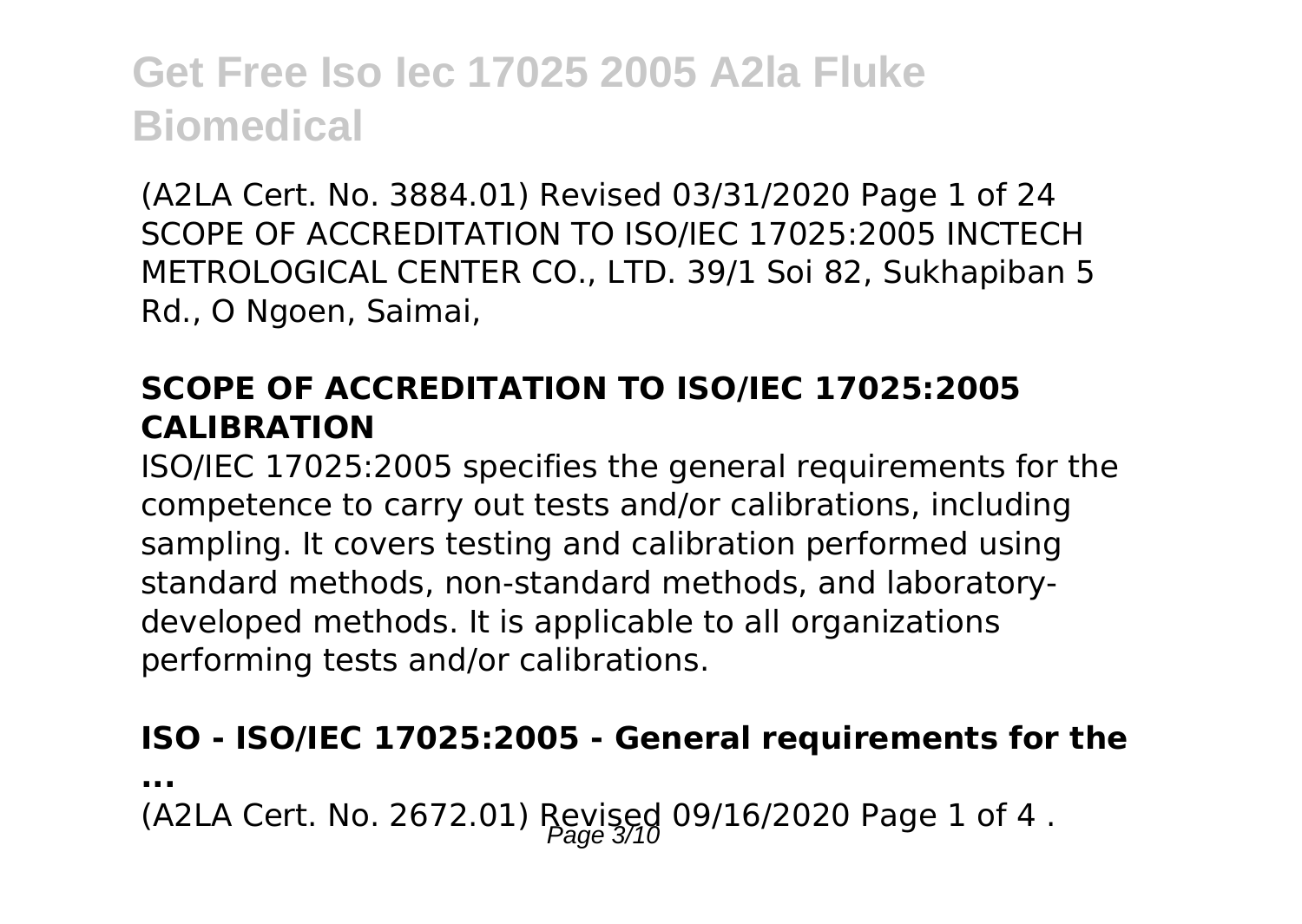SCOPE OF ACCREDITATION TO ISO/IEC 17025:2005 & ANSI/NCSL Z540-1-1994 . DYTRAN INSTRUMENTS INC. 21592 Marilla St . Chatsworth, CA 91311 . Matt Johnson Phone: 818 700 7818 . CALIBRATION . Valid To: October 31, 2020 Certificate Number: 2672.01

#### **SCOPE OF ACCREDITATION TO ISO/IEC 17025:2005 CALIBRATION**

(A2LA Cert. No. 2601.01) Revised 07/25/2019 Page 1 of 4 SCOPE OF ACCREDITATION TO ISO/IEC 17025:2005 & ANSI/NCSL Z540-1-1994 CRYSTAL ENGINEERING CORPORATION, AN AMETEK INC.

#### **SCOPE OF ACCREDITATION TO ISO/IEC 17025:2005 CALIBRATION**

By Trace McInturff, A2LA Senior Director, Accreditation Services ISO/IEC 17025:2017 was approved and released on November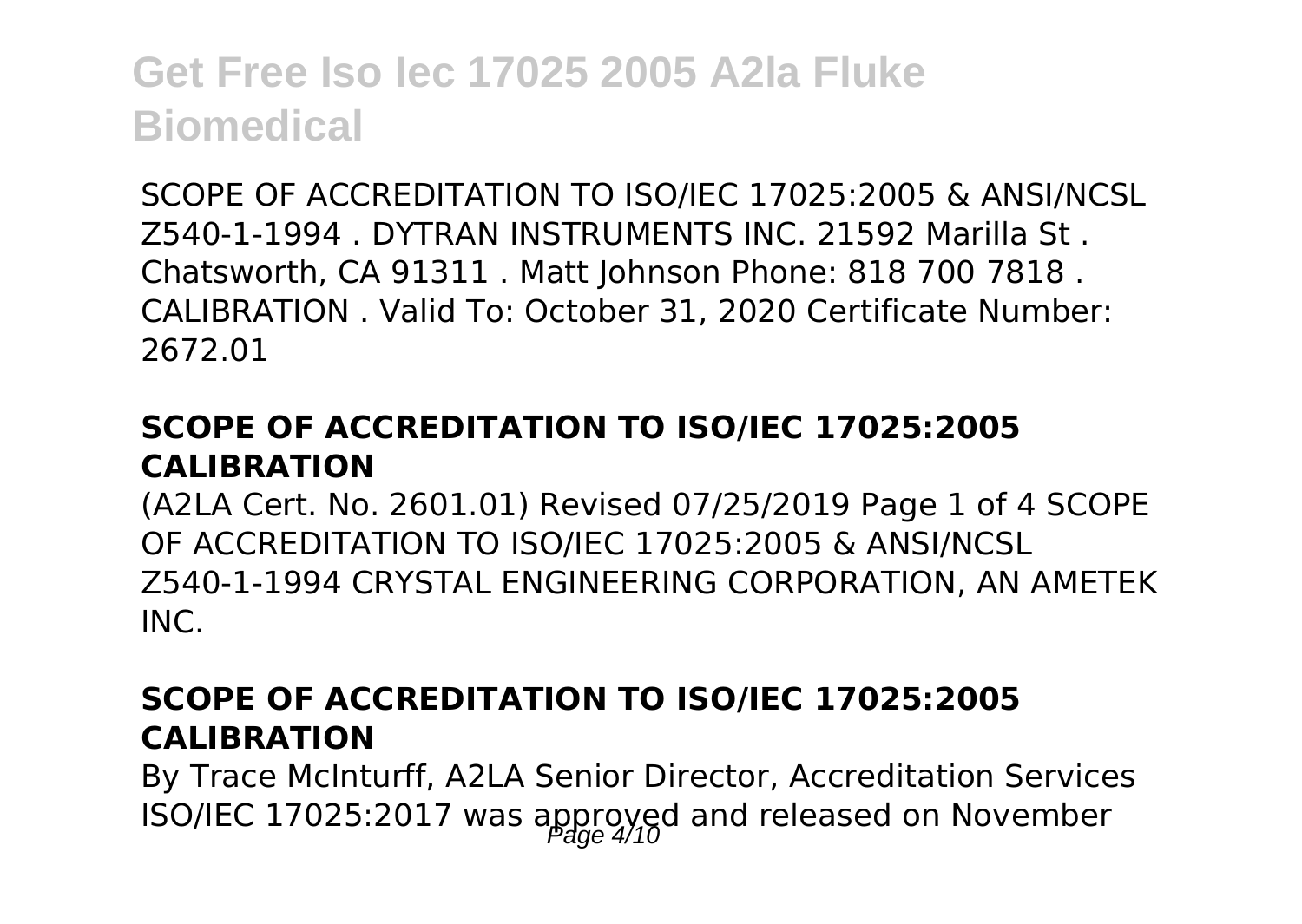29, 2017. As previously determined, ILAC (as well as the regional bodies APLAC and IAAC) have mandated a 3-year implementation for all laboratories to become compliant with the new standard.

#### **ISO/IEC 17025 and ISO/IEC 17011 Update - A2LA**

R104 - General Requirements - ISO-IEC 17025-2005 Accreditation of Field Testing and Field Calibration Laboratories; R104 - General Requirements - ISO-IEC 17025-2017 Accreditation of Field Testing and Field Calibration Laboratories; R105 - Requirements When Making Reference to A2LA Accredited Status

#### **A2LA Public Documents**

ISO/IEC 17025 enables laboratories to demonstrate that they operate competently and generate valid results, thereby promoting confidence in their work both nationally and around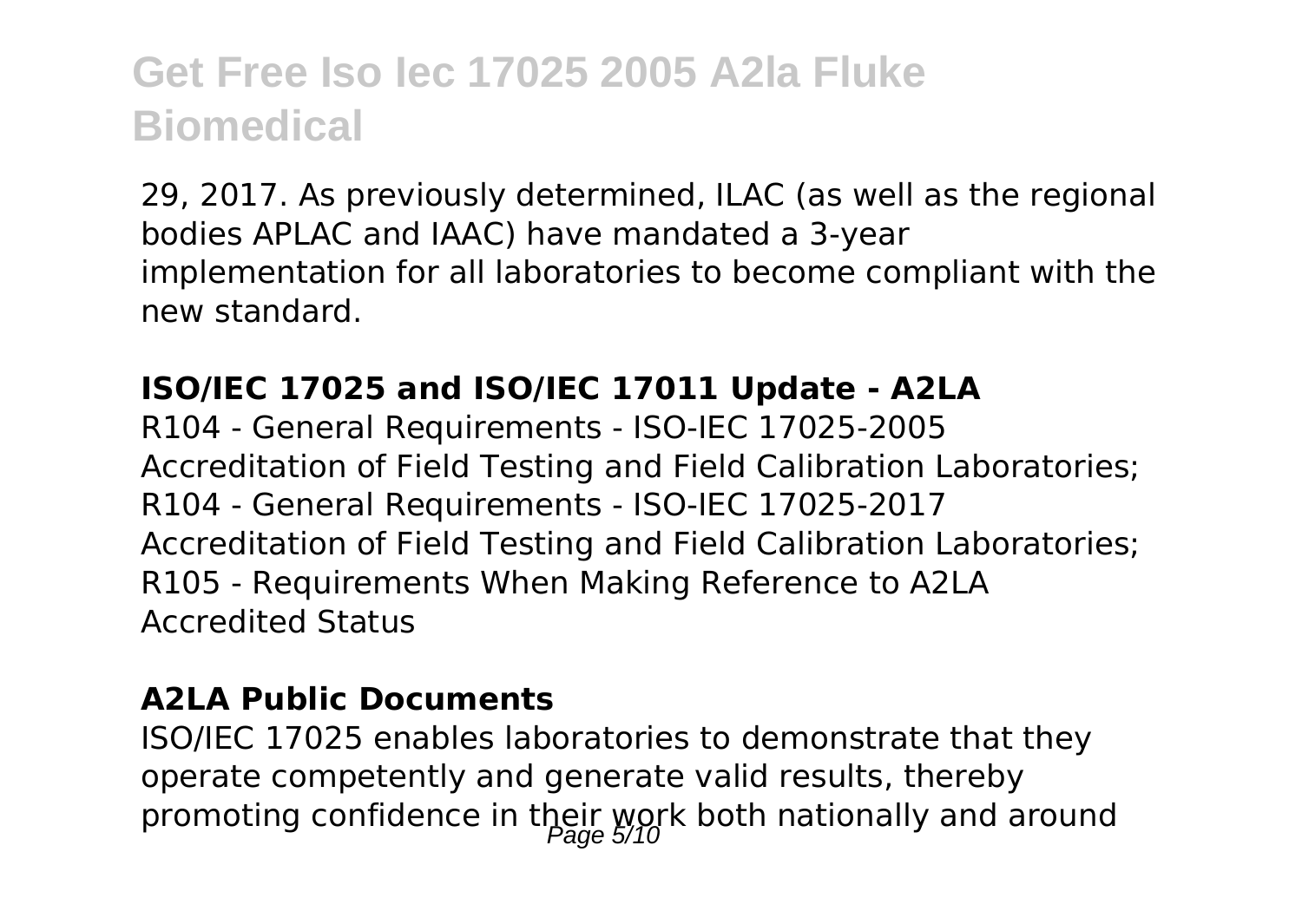the world. It also helps facilitate cooperation between laboratories and other bodies by generating wider acceptance of results between countries.

#### **ISO - ISO/IEC 17025 — Testing and calibration laboratories**

A2LA currently offers accreditation in the following disciplines: ISO/IEC 17025 - Testing and Calibration; Acoustics and vibration Biological Chemical Construction materials Electrical Environmental Forensics Geotechnical Information technology Mechanical Nondestructive Sustainable energy Thermal. ISO/IEC 17020 - Inspection Body Accreditation

#### **Become an Assessor | A2LA**

Search A2LA Directory of Accredited Organizations. Suspended, Withdrawn and Inactive Certificates False Claims of Accreditation. Search Criteria. reset criteria. Keyword: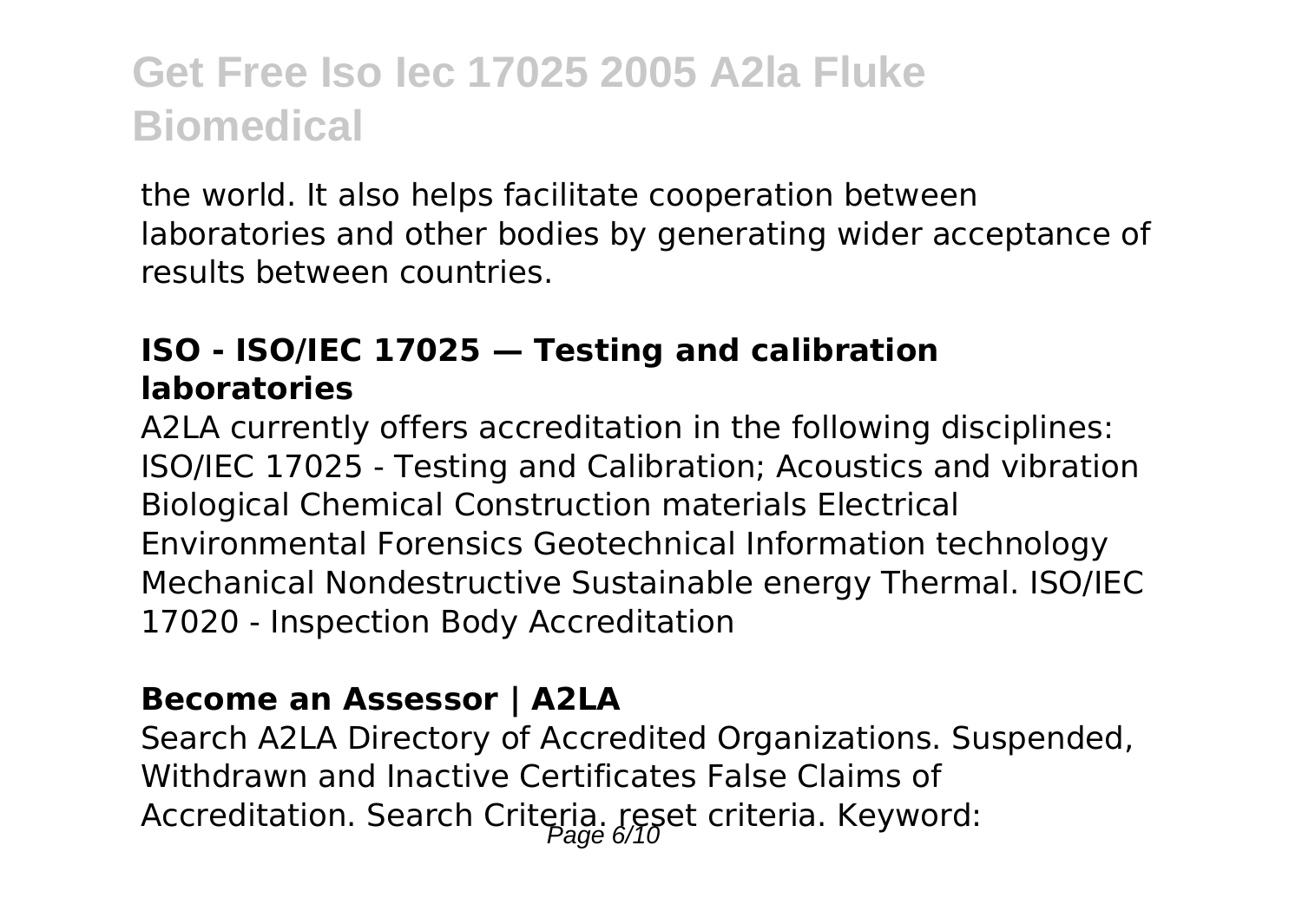#### **Search A2LA Directory of Accredited Organizations**

(a2la cert. no. 3039.01) 08/27/2020 page 1 of 5 . scope of accreditation to iso/iec 17025:2005 & ansi/ncsl z540-1-1994 . cleveland specialty inspection services, inc.

#### **SCOPE OF ACCREDITATION TO ISO/IEC 17025:2005 CALIBRATION**

Phone: 301.644.3233. rbrauninger@A2LA.org. August 1, 2018, Frederick, MD – A2LA is pleased to announce the accreditation of Viridis Analytics DBA EVIO Labs Massachusetts to ISO/IEC 17025:2005 for cannabis testing. EVIO Labs Massachusetts is based in Southborough, MA, and is the first cannabis testing laboratory accredited by A2LA in the state.

### **A2LA Accredits EVIO Labs Massachusetts to ISO/IEC 17025** Page 7/10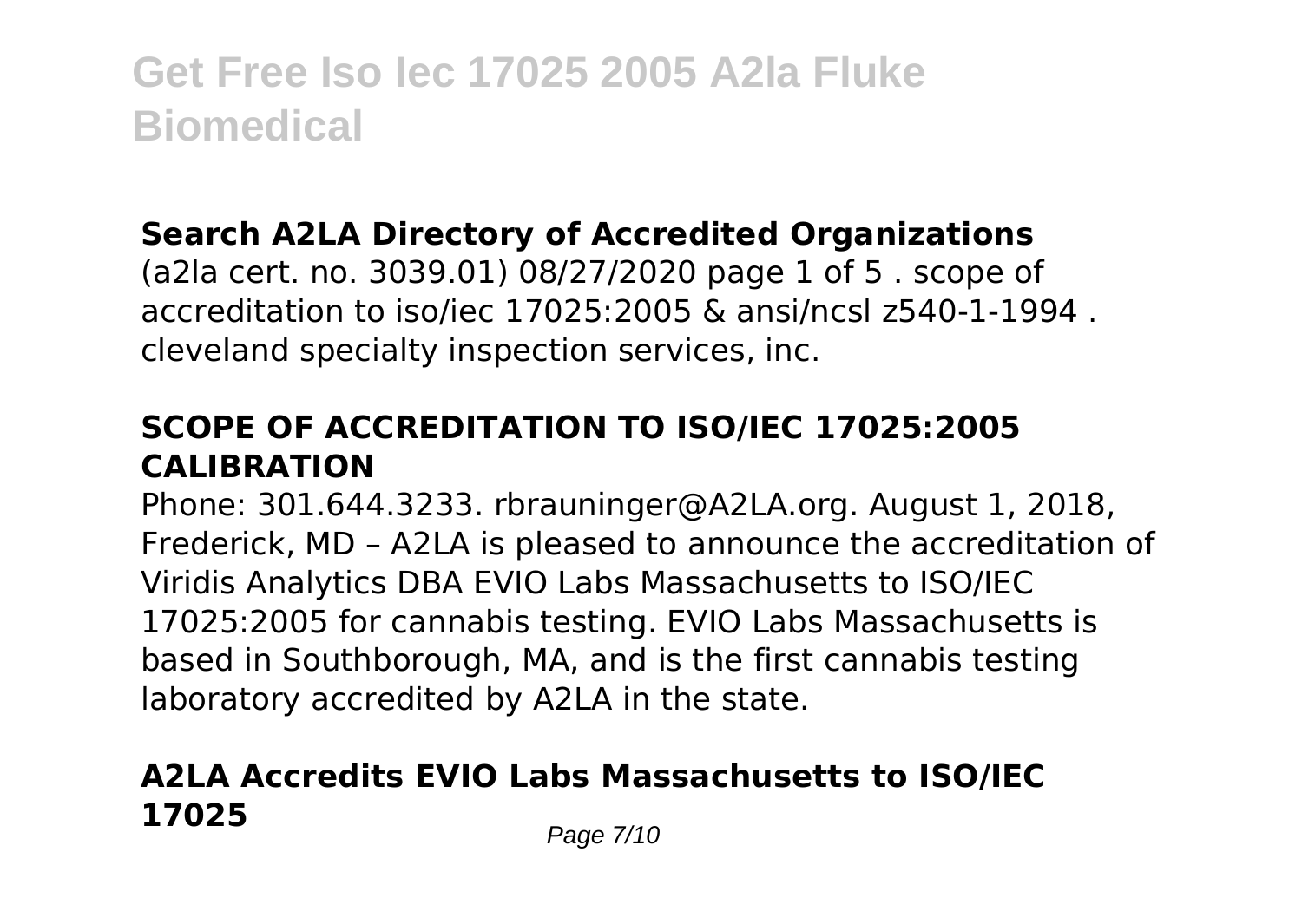ISO/IEC 17025 General requirements for the competence of testing and calibration laboratories is the main ISO standard used by testing and calibration laboratories. In most countries, ISO/IEC 17025 is the standard for which most labs must hold accreditation in order to be deemed technically competent.

#### **ISO/IEC 17025 - Wikipedia**

April 3, 2019, Frederick, MD – A2LA is pleased to announce the accreditation of GoodCat Analytical, LLC to ISO/IEC 17025:2005 for cannabis testing. GoodCat Analytical, LLC (GCA Laboratories) is based in Naples, FL, and is the first cannabis testing laboratory accredited by A2LA in the state. "I can't say enough about each of our staff members efforts to develop and validate each analytical method," said limmy Dodsworth, Chief Science Officer at GoodCat Analytical.

### A2LA Accredits GoodCat Analytical to ISO/IEC 17025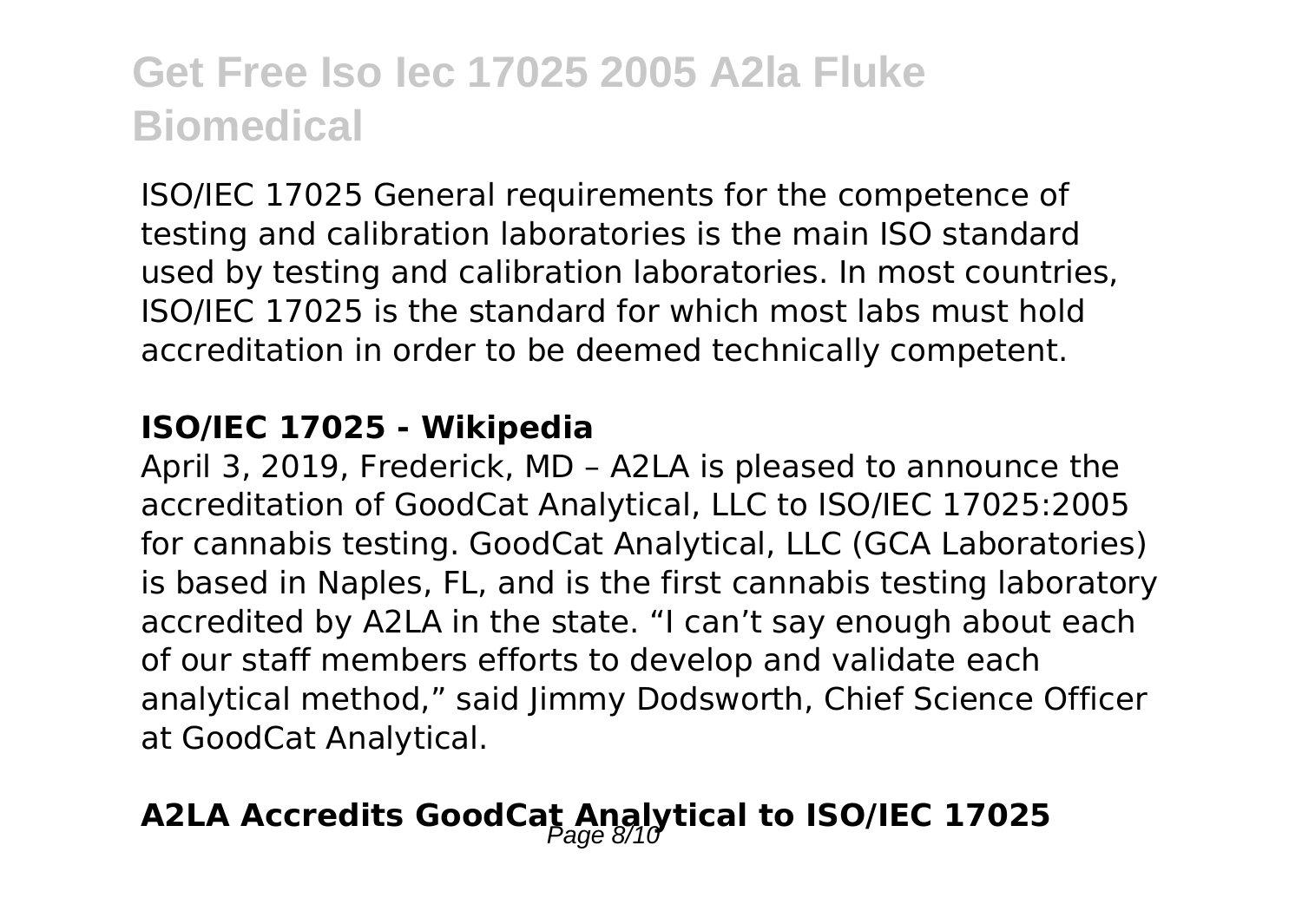This laboratory is accredited in accordance with the recognized International Standard ISO/IEC 17025:2005 General requirements for the competence of testing and calibration laboratories.

#### **SCOPE OF ACCREDITATION TO ISO/IEC 17025:2005 MECHANICAL**

Calibration This laboratory is accredited in accordance with the recognized International Standard ISO/IEC 17025:2005 General requirements for the competence of testing and calibration laboratories.

#### **SCOPE OF ACCREDITATION TO ISO/IEC 17025:2005**

When you receive an ISO/IEC 17025 accredited calibration from any Fluke facility around the world, you can be assured that the calibration results are accepted in every country. The organizations that accredit Fluke facilities such as UKAS, NVLAP,